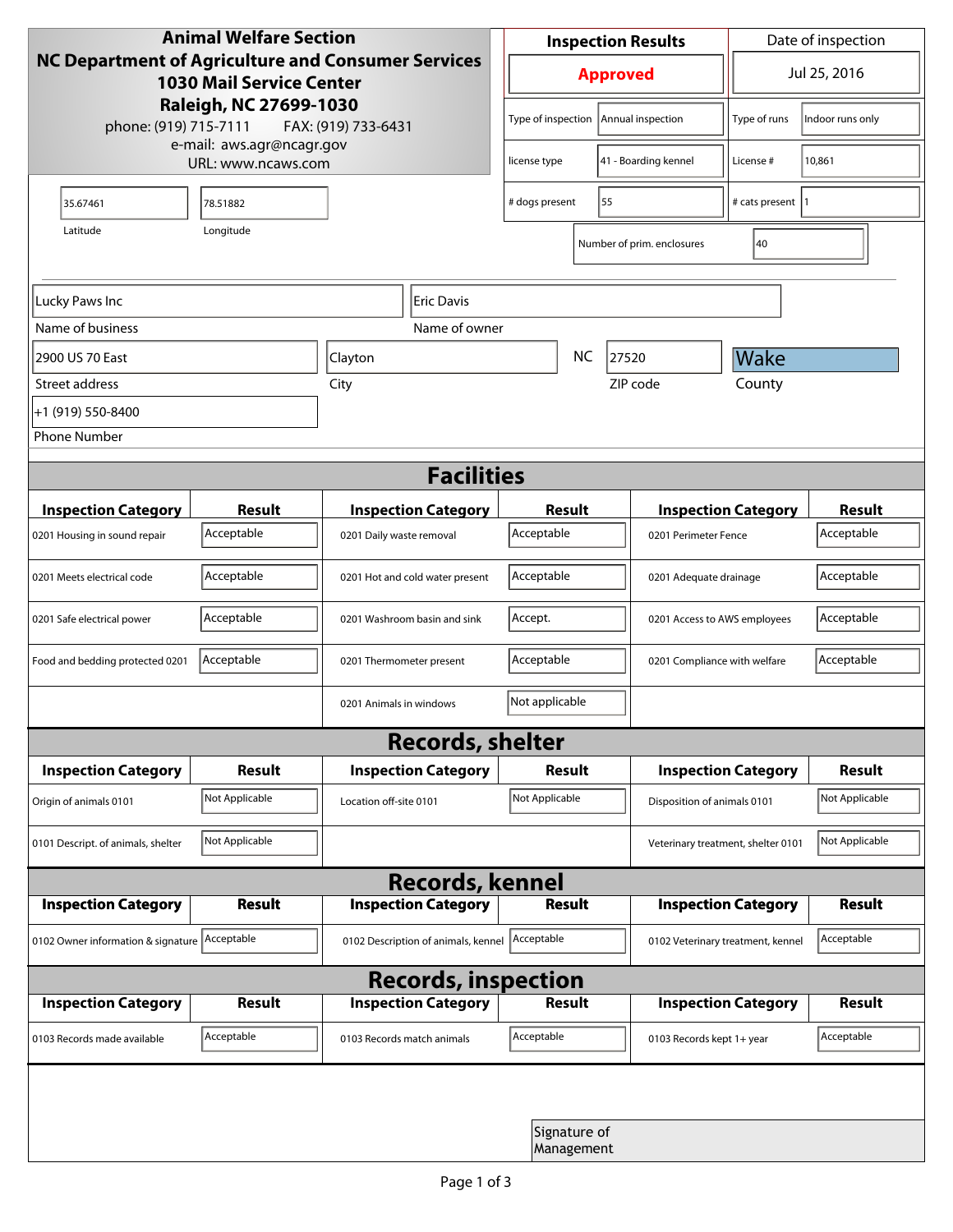| <b>Animal Welfare Section, NCDA&amp;CS</b>                  |                |                                    | <b>Inspection Results</b>  |                                     |              | Date of inspection |  |  |
|-------------------------------------------------------------|----------------|------------------------------------|----------------------------|-------------------------------------|--------------|--------------------|--|--|
| Inspection Report, continued                                |                |                                    | <b>Approved</b>            |                                     | Jul 25, 2016 |                    |  |  |
|                                                             |                |                                    |                            |                                     |              | <b>NC</b>          |  |  |
| Lucky Paws Inc                                              |                | <b>Eric Davis</b>                  |                            | Clayton                             |              |                    |  |  |
| <b>Indoor facilities</b>                                    |                |                                    |                            |                                     |              |                    |  |  |
| <b>Inspection Category</b>                                  | Result         | <b>Inspection Category</b>         | Result                     | <b>Inspection Category</b>          |              | Result             |  |  |
| 0202 Ambient temperature, indoor                            | Acceptable     | 0202 Ventilation, indoor           | Acceptable                 | Acceptable<br>0202 Lighting, indoor |              |                    |  |  |
| 0202 Imperv./Sanitary surf., indoor                         | Acceptable     | 0202 Drainage, indoor              | Acceptable                 |                                     |              |                    |  |  |
|                                                             |                | <b>Outdoor facilities</b>          |                            |                                     |              |                    |  |  |
| <b>Inspection Category</b>                                  | Result         | <b>Inspection Category</b>         | Result                     | <b>Inspection Category</b>          |              | Result             |  |  |
| 0203 Impervious surfaces, outdoor                           | Not Applicable | 0203 Housing, 1 per animal         | Not Applicable             | 0203 Protection from elements       |              | Not Applicable     |  |  |
| 0203 Owner advised, outdoor                                 | Not Applicable | 0203 Drainage, outdoor             | Not Applicable             |                                     |              |                    |  |  |
|                                                             |                | <b>Primary enclosures</b>          |                            |                                     |              |                    |  |  |
| <b>Inspection Category</b>                                  | Result         | <b>Inspection Category</b>         | Result                     | <b>Inspection Category</b>          |              | <b>Result</b>      |  |  |
| 0204 Drainage prev. cross contam.                           | Acceptable     | 0204 Fence height >= 5 feet        | Acceptable                 | 0204 1:10 ratio, person: human      |              | Not Acceptable     |  |  |
| 0204 Surf. impervious to moisture                           | Acceptable     | 0204 Enclosure is escape proof     | Acceptable                 | 0204 Cats, $>=$ 4 sq. ft. / adult   |              | Acceptable         |  |  |
| 0204 Prevent contact with wood                              | Acceptable     | 0204 Solid resting surface         | Acceptable                 | 0204 Cats, $<= 12$ / enclosure      |              | Acceptable         |  |  |
| 0204 Enclosures in sound repair                             | Acceptable     | 0204 Cats, raised resting surface  | Acceptable                 | 0204 Cats, 1 litter pan / 3 adults  |              | Acceptable         |  |  |
| 0204 Size of enclosure                                      | Acceptable     | 0204 Dogs, supervision if > 4      | Acceptable                 |                                     |              |                    |  |  |
| <b>Feeding</b>                                              |                |                                    |                            |                                     |              |                    |  |  |
| <b>Inspection Category</b>                                  | <b>Result</b>  | <b>Inspection Category</b>         | Result                     | <b>Inspection Category</b>          |              | <b>Result</b>      |  |  |
| 0205 Feeding, 1x / day, adult                               | Acceptable     | 0205 Feeding, 1 bowl / adult       | Acceptable                 | 0205 Feeding, commercial food       |              | Acceptable         |  |  |
| 0205 Feeding, bowl in good repair                           | Acceptable     | 0205 Feeding, quality food         | Acceptable                 | 0205 Feeding, bowl is protected     |              | Acceptable         |  |  |
| 0205 Feeding, 2x / day, young                               | Acceptable     |                                    |                            |                                     |              |                    |  |  |
| <b>Watering</b>                                             |                |                                    |                            |                                     |              |                    |  |  |
| <b>Inspection Category</b>                                  | <b>Result</b>  | <b>Inspection Category</b>         | Result                     |                                     |              |                    |  |  |
| 0206 Watering, continuous access                            | Acceptable     | 0206 Watering, bowl in good repair | Acceptable                 |                                     |              |                    |  |  |
| <b>Sanitation/Employees/Classification &amp; Separation</b> |                |                                    |                            |                                     |              |                    |  |  |
| <b>Inspection Category</b>                                  | <b>Result</b>  | <b>Inspection Category</b>         | Result                     | <b>Inspection Category</b>          |              | <b>Result</b>      |  |  |
| 0207 Waste removal 2x / day                                 | Acceptable     | 0207 Grounds overgrown             | Acceptable                 | 0207 Young given social interact.   |              | Not Applicable     |  |  |
| 0207 Animals removed while clean                            | Acceptable     | 0207 Pest Control                  | Acceptable                 | 0207 Species separated              |              | Acceptable         |  |  |
|                                                             |                |                                    | Signature of<br>Management |                                     |              |                    |  |  |